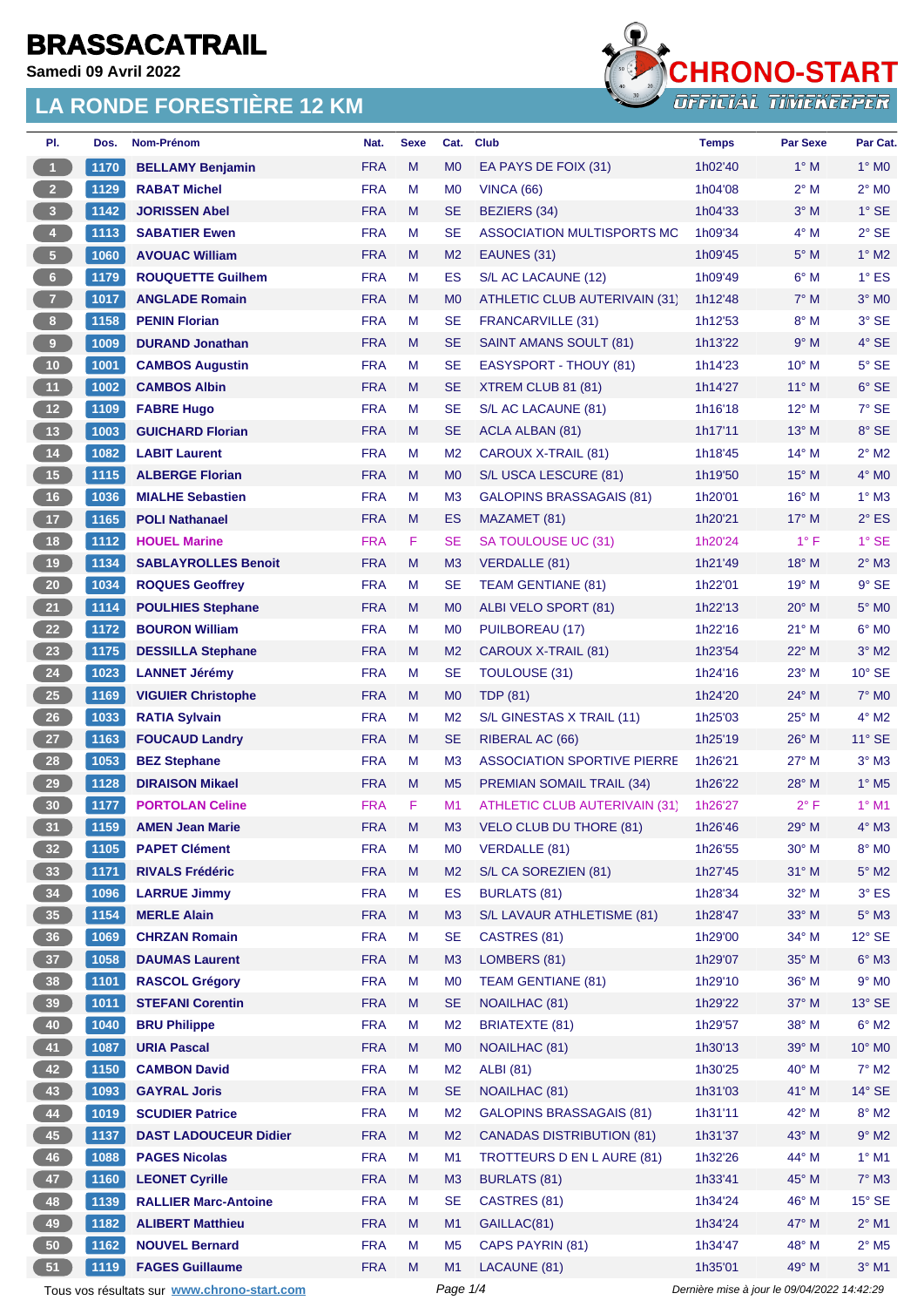**Samedi 09 Avril 2022**

#### **LA RONDE FORESTIÈRE 12 KM**



| PI.             | Dos. | Nom-Prénom                                  | Nat.       | <b>Sexe</b> | Cat.           | <b>Club</b>                       | <b>Temps</b>                                | <b>Par Sexe</b> | Par Cat.                 |  |
|-----------------|------|---------------------------------------------|------------|-------------|----------------|-----------------------------------|---------------------------------------------|-----------------|--------------------------|--|
| 52              | 1055 | <b>MAIRE Jean-Luc</b>                       | <b>FRA</b> | M           | M <sub>2</sub> | <b>BEZIERS (34)</b>               | 1h35'36                                     | $50^\circ$ M    | $10^{\circ}$ M2          |  |
| 53              | 1146 | <b>FIGUIGUI Frédéric</b>                    | <b>FRA</b> | м           | M <sub>2</sub> | EASYSPORT (81)                    | 1h35'36                                     | $51^\circ$ M    | 11° M2                   |  |
| 54              | 1090 | <b>FABIANI Martin</b>                       | <b>FRA</b> | M           | <b>ES</b>      | <b>LABRUGUIERE (81)</b>           | 1h35'48                                     | 52° M           | $4^\circ$ ES             |  |
| 55              | 1050 | <b>RODRIGUEZ Clément</b>                    | <b>FRA</b> | М           | <b>SE</b>      | CASTRES (81)                      | 1h35'50                                     | 53° M           | $16°$ SE                 |  |
| 56              | 1151 | <b>PARINELLO Nicolas</b>                    | <b>FRA</b> | M           | M1             | <b>TOULOUSE (31)</b>              | 1h36'14                                     | 54° M           | $4°$ M1                  |  |
| 57              | 1083 | <b>DAMIANI Joan</b>                         | <b>FRA</b> | М           | <b>SE</b>      | CASTRES (81)                      | 1h36'42                                     | 55° M           | $17^\circ$ SE            |  |
| 58              | 1094 | <b>BEAUMELOU Jerome</b>                     | <b>FRA</b> | M           | M <sub>2</sub> | <b>TEAM SENSACION (81)</b>        | 1h36'43                                     | 56° M           | $12^{\circ}$ M2          |  |
| 59              | 1144 | <b>BELLAMY Coralie</b>                      | <b>FRA</b> | F.          | M1             | CA BALMA (31)                     | 1h37'30                                     | $3^{\circ}$ F   | $2^{\circ}$ M1           |  |
| 60              | 1021 | <b>BONNET Geoffrey</b>                      | <b>FRA</b> | M           | M <sub>0</sub> | <b>VIVIERS LES MONTAGNES (81)</b> | 1h38'09                                     | 57° M           | 11° MO                   |  |
| 61              | 1133 | <b>MOLINIE Johan</b>                        | <b>FRA</b> | M           | M <sub>0</sub> | OLYMPIQUE MONTREDONNAIS X         | 1h38'15                                     | 58° M           | 12° MO                   |  |
| 62              | 1164 | <b>FAURE Sebastien</b>                      | <b>FRA</b> | M           | <b>SE</b>      | BALMA (31)                        | 1h39'01                                     | $59^\circ$ M    | $18°$ SE                 |  |
| 63              | 1027 | <b>RIVEL Jérôme</b>                         | <b>FRA</b> | M           | M <sub>3</sub> | LAUTREC SPORT NATURE (81)         | 1h39'13                                     | $60^{\circ}$ M  | $8^\circ$ M3             |  |
| 64              | 1147 | <b>GUILHEM Vincent</b>                      | <b>FRA</b> | M           | M <sub>2</sub> | <b>NAVES (81)</b>                 | 1h39'25                                     | $61^\circ$ M    | 13° M2                   |  |
| 65              | 1111 | <b>ADOLPH Jeremy</b>                        | <b>FRA</b> | М           | <b>SE</b>      | CARAMAN (31)                      | 1h39'48                                     | 62° M           | $19°$ SE                 |  |
| 66              | 1125 | <b>RAYNAUD Arthur</b>                       | <b>FRA</b> | M           | <b>SE</b>      | BRASSAC (81)                      | 1h40'03                                     | $63^\circ$ M    | $20^\circ$ SE            |  |
| 67              | 1138 | <b>GUICHARD Stéphane</b>                    | <b>FRA</b> | M           | M <sub>2</sub> | EASY-SPORT (81)                   | 1h40'10                                     | 64° M           | 14° M2                   |  |
| 68              | 1103 | <b>ROUQUET Guillaume</b>                    | <b>FRA</b> | M           | <b>SE</b>      | ESCALQUENS (31)                   | 1h40'32                                     | $65^{\circ}$ M  | $21^\circ$ SE            |  |
| 69              | 1086 | <b>RAMOS Ludwig</b>                         | <b>FRA</b> | М           | <b>SE</b>      | <b>VALDURENQUE (81)</b>           | 1h41'12                                     | $66^{\circ}$ M  | 22° SE                   |  |
| 70              | 1051 | <b>GAU Florian</b>                          | <b>FRA</b> | M           | <b>SE</b>      | AUCUN (81)                        | 1h41'16                                     | 67° M           | 23° SE                   |  |
| 71              | 1118 | <b>SEGUIER Christophe</b>                   | <b>FRA</b> | М           | M <sub>3</sub> | LES AMIS DU PIOCH (81)            | 1h41'51                                     | $68^{\circ}$ M  | $9°$ M3                  |  |
| 72              | 1056 | <b>ALARY Pierre</b>                         | <b>FRA</b> | M           | M <sub>3</sub> | LABRUGUIERE (81)                  | 1h42'00                                     | 69° M           | $10^{\circ}$ M3          |  |
| 73              | 1089 | <b>BOULOGNE Jean-Brice</b>                  | <b>FRA</b> | М           | M <sub>0</sub> | AUSSILLON (81)                    | 1h42'07                                     | $70^\circ$ M    | 13° MO                   |  |
| 74              | 1155 | <b>CAUQUIL Stephane</b>                     | <b>FRA</b> | M           | M <sub>2</sub> | LES DECAPSULES (81)               | 1h43'02                                     | 71° M           | $15^{\circ}$ M2          |  |
| 75 <sub>2</sub> | 1091 | <b>FAIDERBE Gaëtan</b>                      | <b>FRA</b> | м           | M <sub>2</sub> | <b>AZAS (31)</b>                  | 1h43'03                                     | $72^{\circ}$ M  | 16° M2                   |  |
| 76              | 1140 | <b>GUARDIA Olivier</b>                      | <b>FRA</b> | M           | M <sub>3</sub> | <b>GRAULHET (81)</b>              | 1h43'15                                     | $73^\circ$ M    | $11^{\circ}$ M3          |  |
| 77              | 1047 | <b>PALOUS SALVADOR Aurelie</b>              | <b>FRA</b> | F.          | M <sub>0</sub> | LOMBERS (81)                      | 1h43'25                                     | $4^{\circ}$ F   | $1^\circ$ MO             |  |
| 78              | 1052 | <b>CENAMOR Fanny</b>                        | <b>FRA</b> | F.          | M <sub>0</sub> | <b>SAINT SULPICE (81)</b>         | 1h43'53                                     | $5^{\circ}$ F   | $2^{\circ}$ MO           |  |
| 79              | 1073 | <b>VALLES Stéphanie</b>                     | <b>FRA</b> | F.          | M <sub>2</sub> | EASYSPORT (81)                    | 1h43'58                                     | $6^{\circ}$ F   | $1^\circ$ M2             |  |
| 80              | 1132 | <b>THOMAS Didier</b>                        | <b>FRA</b> | M           | M <sub>2</sub> | CASTRES (81)                      | 1h44'01                                     | 74° M           | 17° M2                   |  |
| 81              | 1026 | <b>SOULET Vincent</b>                       | <b>FRA</b> | M           | M1             | LAUTREC SPORT NATURE (81)         | 1h44'07                                     | 75° M           | $5^{\circ}$ M1           |  |
| 82              |      | 1120 CALMETTES Laurent                      | <b>FRA</b> | M           | M <sub>2</sub> | LAUTREC SPORT NATURE (81)         | 1h44'11                                     | 76° M           | $18^\circ$ M2            |  |
| 83              | 1045 | <b>ALBO Jean-Marc</b>                       | <b>FRA</b> | M           | M5             | FERRIERES (81)                    | 1h44'12                                     | 77° M           | $3^\circ$ M <sub>5</sub> |  |
| 84              | 1117 | <b>DINTEN Anna</b>                          | <b>FRA</b> | F.          | M <sub>0</sub> | PORTET ATHLETIC CLUB (31)         | 1h44'13                                     | $7^\circ$ F     | $3°$ MO                  |  |
| 85              | 1145 | <b>BOSIO Raphaël</b>                        | <b>FRA</b> | M           | M <sub>2</sub> | CASTELGINEST (31)                 | 1h44'22                                     | 78° M           | 19° M2                   |  |
| 86              | 1131 | <b>PERILLOUS Corinne</b>                    | <b>FRA</b> | F.          | M <sub>2</sub> | <b>RRUNNING CASTRES (81)</b>      | 1h44'41                                     | $8^{\circ}$ F   | $2^{\circ}$ M2           |  |
| 87              | 1161 | <b>HOULES Gilles</b>                        | <b>FRA</b> | M           | M4             | ALBINE (81)                       | 1h46'08                                     | 79° M           | $1^\circ$ M4             |  |
| 88              | 1095 | <b>GRAND Thomas</b>                         | <b>FRA</b> | M           | <b>SE</b>      | <b>NOAILHAC (81)</b>              | 1h46'09                                     | 80° M           | 24° SE                   |  |
| 89              | 1018 | <b>PAUL-VICTOR Dorian</b>                   | <b>FRA</b> | М           | <b>ES</b>      | NOAILHAC (81)                     | 1h47'26                                     | 81° M           | $5^{\circ}$ ES           |  |
| 90 <sub>o</sub> | 1022 | <b>AZEMA Manuel</b>                         | <b>FRA</b> | M           | M <sub>0</sub> | SAINT GENEST DE CONTEST (81)      | 1h47'28                                     | 82° M           | $14^{\circ}$ MO          |  |
| 91              | 1029 | <b>MAHUZIES Eric</b>                        | <b>FRA</b> | М           | M4             | CARBES (81)                       | 1h47'33                                     | 83° M           | $2^{\circ}$ M4           |  |
| 92              | 1098 | <b>FILLASTRE Patrice</b>                    | <b>FRA</b> | M           | M4             | <b>MARSSAC SUR TARN (81)</b>      | 1h47'34                                     | 84° M           | $3^\circ$ M4             |  |
| 93              | 1031 | <b>VEAUTE Fanny</b>                         | <b>FRA</b> | F           | <b>SE</b>      | CASTRES (81)                      | 1h47'51                                     | $9^{\circ}$ F   | $2^{\circ}$ SE           |  |
| 94              | 1030 | <b>VEAUTE Aurélien</b>                      | <b>FRA</b> | M           | M1             | <b>CLUB ALPIN FRANCAIS (81)</b>   | 1h47'51                                     | 85° M           | $6^\circ$ M1             |  |
| 95              | 1064 | <b>BÉZIAT Simon</b>                         | <b>FRA</b> | М           | <b>SE</b>      | ECLA ALBI* (81)                   | 1h49'05                                     | 86° M           | $25^\circ$ SE            |  |
| 96              | 1092 | <b>BERTHAULT Charlotte</b>                  | <b>FRA</b> | F.          | <b>SE</b>      | <b>BOUT DU PONT DE L'ARN (81)</b> | 1h49'45                                     | $10^{\circ}$ F  | $3°$ SE                  |  |
| 97              | 1121 | <b>JACQUOT Denis</b>                        | <b>FRA</b> | М           | M4             | LAVAUR (81)                       | 1h49'54                                     | 87° M           | $4^\circ$ M4             |  |
| 98              | 1122 | <b>DE FONCLARE Pierre</b>                   | <b>FRA</b> | M           | <b>SE</b>      | CASTRES (81)                      | 1h50'05                                     | 88° M           | $26^\circ$ SE            |  |
| 99              | 1106 | <b>BALARAN Agnès</b>                        | <b>FRA</b> | F.          | SE             | SAISSAC (11)                      | 1h50'13                                     | $11^{\circ}$ F  | $4^\circ$ SE             |  |
| 100             | 1116 | <b>VIGUIER Bernard</b>                      | <b>FRA</b> | M           | M <sub>5</sub> | LES AMIS DU PIOCH (81)            | 1h51'08                                     | 89° M           | $4^\circ$ M5             |  |
| $101$           | 1102 | <b>SIMON Léa</b>                            | <b>FRA</b> | F.          | <b>SE</b>      | <b>ESCALQUENS (31)</b>            | 1h51'23                                     | $12^{\circ}$ F  | $5^\circ$ SE             |  |
| 102             | 1104 | <b>LECUYOT Nathalie</b>                     | <b>FRA</b> | F.          | M1             | <b>VIVIERS LES MONTAGNES (81)</b> | 1h51'32                                     | $13^{\circ}$ F  | $3°$ M1                  |  |
|                 |      | Tous vos résultats sur www.chrono-start.com |            |             | Page 2/4       |                                   | Dernière mise à jour le 09/04/2022 14:42:29 |                 |                          |  |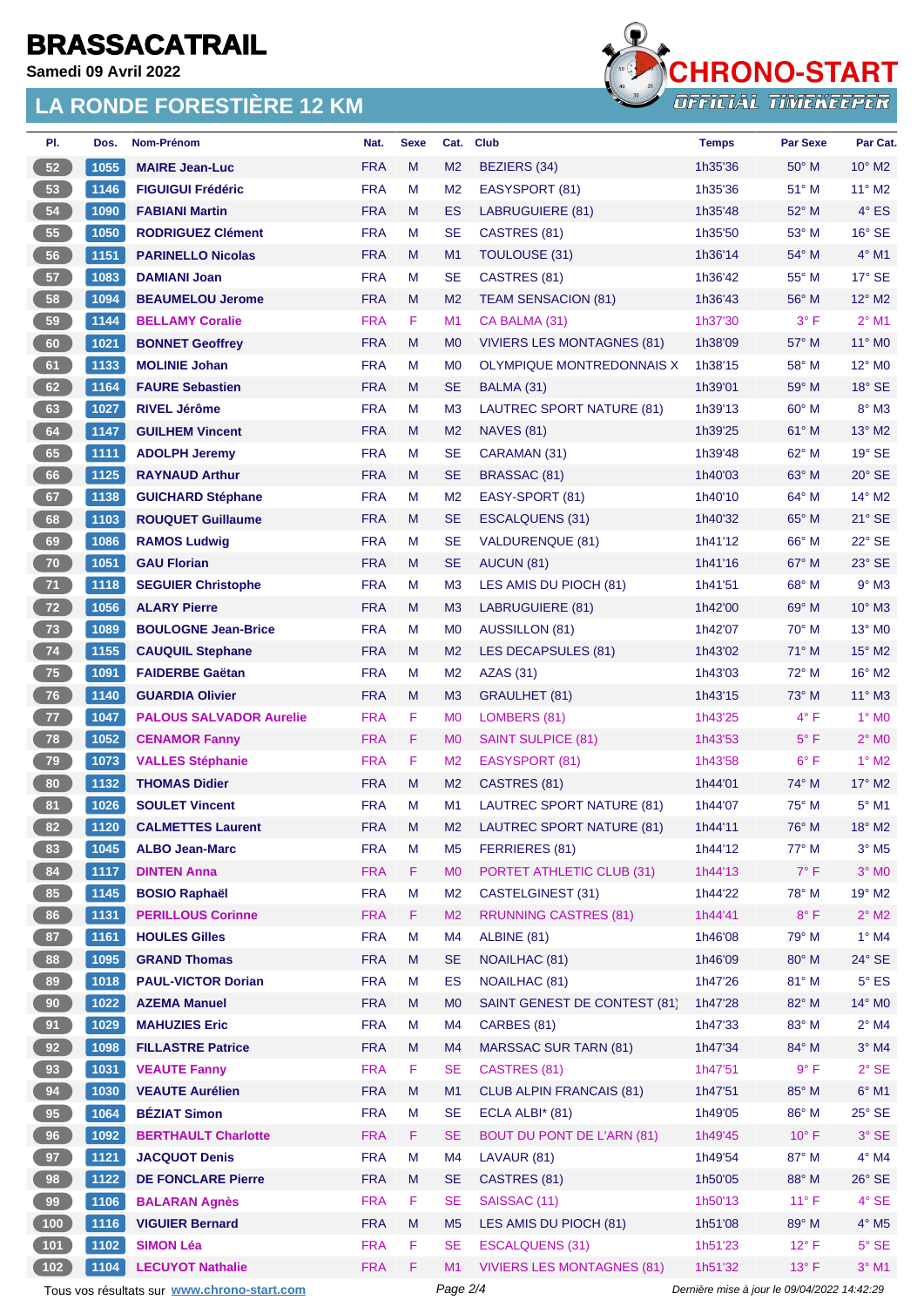**Samedi 09 Avril 2022**

#### **LA RONDE FORESTIÈRE 12 KM**



| PI.                                               | Dos. | Nom-Prénom                   | Nat.       | <b>Sexe</b> | Cat.           | <b>Club</b>                       | <b>Temps</b> | Par Sexe        | Par Cat.        |
|---------------------------------------------------|------|------------------------------|------------|-------------|----------------|-----------------------------------|--------------|-----------------|-----------------|
| 103                                               | 1143 | <b>SOULIE Gérard</b>         | <b>FRA</b> | M           | M4             | <b>AFCF (47)</b>                  | 1h51'45      | 90° M           | 5° M4           |
| $(104)$                                           | 1080 | <b>ARNAUD Laurent</b>        | <b>FRA</b> | M           | M <sub>6</sub> | PONT-DE-LARN (81)                 | 1h51'46      | 91° M           | $1^\circ$ M6    |
| 105                                               | 1174 | <b>BEZIAT Nathalie</b>       | <b>FRA</b> | F           | M <sub>3</sub> | <b>TEAM RRUNNING CASTRES (81)</b> | 1h51'59      | $14^{\circ}$ F  | $1^\circ$ M3    |
| 106                                               | 1043 | <b>IMART Patricia</b>        | <b>FRA</b> | F           | M <sub>2</sub> | ST GERMAIN DES PRES (81)          | 1h52'47      | $15^{\circ}$ F  | $3°$ M2         |
| (107)                                             | 1004 | <b>FABRY Paul</b>            | <b>FRA</b> | M           | ES             | <b>NAVES (81)</b>                 | 1h52'48      | 92° M           | 6° ES           |
| 108                                               | 1054 | <b>CAMBOS Philippe</b>       | <b>FRA</b> | М           | M <sub>5</sub> | MAZAMET (81)                      | 1h52'50      | 93° M           | $5^\circ$ M5    |
| (109                                              | 1097 | <b>FILLASTRE Lucie</b>       | <b>FRA</b> | F           | <b>SE</b>      | <b>MARSSAC SUR TARN (81)</b>      | 1h54'33      | $16^{\circ}$ F  | $6°$ SE         |
| $(110)$                                           | 1041 | <b>BARRAU Stephanie</b>      | <b>FRA</b> | F           | M <sub>0</sub> | LEMPAUT (81)                      | 1h55'05      | $17^{\circ}$ F  | 4° MO           |
| (111)                                             | 1042 | <b>CARAYON Laurence</b>      | <b>FRA</b> | F           | M <sub>2</sub> | CASTRES (81)                      | 1h55'10      | $18^{\circ}$ F  | $4^\circ$ M2    |
| (112)                                             | 1007 | <b>FABRY Clémence</b>        | <b>FRA</b> | F           | SE             | <b>NAVES (81)</b>                 | 1h55'16      | $19°$ F         | $7^\circ$ SE    |
| (113)                                             | 1057 | <b>ALVES Katy</b>            | <b>FRA</b> | F.          | M <sub>2</sub> | <b>REVEL (31)</b>                 | 1h56'25      | $20^{\circ}$ F  | $5^\circ$ M2    |
| (114)                                             | 1037 | <b>BOYER Lionel</b>          | <b>FRA</b> | М           | M <sub>3</sub> | CASTRES (81)                      | 1h56'25      | $94^{\circ}$ M  | $12^{\circ}$ M3 |
| (115)                                             | 1046 | <b>SALVY Philippe</b>        | <b>FRA</b> | M           | M <sub>4</sub> | LACROUZETTE (81)                  | 1h56'25      | $95^\circ$ M    | $6°$ M4         |
| $\boxed{116}$                                     | 1032 | <b>GIULIANI Christophe</b>   | <b>FRA</b> | М           | M4             | <b>VELO SPORT CASTRAIS (81)</b>   | 1h56'28      | $96^{\circ}$ M  | 7° M4           |
| (117                                              | 1068 | <b>RAYSSAC Olivier</b>       | <b>FRA</b> | M           | M <sub>3</sub> | EASYSPORT (81)                    | 1h56'31      | $97^\circ$ M    | $13^\circ$ M3   |
| (118)                                             | 1025 | <b>SIGUIÉ Sophie</b>         | <b>FRA</b> | F           | M <sub>2</sub> | CASTRES (81)                      | 1h56'31      | $21^{\circ}$ F  | $6°$ M2         |
| (119)                                             | 1024 | <b>SEBILLE Olivier</b>       | <b>FRA</b> | M           | M <sub>3</sub> | EASYSPORT (81)                    | 1h56'31      | $98^\circ$ M    | 14° M3          |
| (120)                                             | 1067 | <b>PUECH Mathilde</b>        | <b>FRA</b> | F           | <b>SE</b>      | ECLA ALBI* (81)                   | 1h56'34      | $22^{\circ}$ F  | 8° SE           |
| (121)                                             | 1039 | <b>PUECH Patrick</b>         | <b>FRA</b> | M           | M4             | ACLA ALBAN (81)                   | 1h56'34      | $99^\circ$ M    | 8° M4           |
| (122)                                             | 1070 | <b>FESQUET Magali</b>        | <b>FRA</b> | F           | M <sub>1</sub> | <b>ACFC (11)</b>                  | 1h56'40      | $23^{\circ}$ F  | 4° M1           |
| $123$                                             | 1016 | <b>FERREIRA GOMES Carlos</b> | <b>FRA</b> | M           | M <sub>3</sub> | <b>COSAT TRAIL (31)</b>           | 1h56'54      | $100^\circ$ M   | 15° M3          |
| $124$                                             | 1141 | <b>CAUQUIL Regis</b>         | <b>FRA</b> | М           | M <sub>3</sub> | CAROUX X-TRAIL (34)               | 1h57'10      | $101^\circ$ M   | 16° M3          |
| (125)                                             | 1153 | <b>LEZAC Florence</b>        | <b>FRA</b> | F.          | M <sub>2</sub> | S/L LAVAUR ATHLETISME (81)        | 2h02'17      | $24^{\circ}$ F  | $7^\circ$ M2    |
| (126)                                             | 1148 | <b>ALBERTO Jerôme</b>        | <b>FRA</b> | M           | M <sub>2</sub> | <b>COURIR ENSEMBLE AIGUEFOND</b>  | 2h02'48      | 102° M          | 20° M2          |
| (127)                                             | 1078 | <b>FAURE Nathalie</b>        | <b>FRA</b> | F.          | M4             | CASTRES (81)                      | 2h03'03      | $25^{\circ}$ F  | $1°$ M4         |
| (128)                                             | 1085 | <b>GROUT Jean-Claude</b>     | <b>FRA</b> | М           | M <sub>2</sub> | S/L CA SOREZIEN (81)              | 2h03'08      | $103^\circ$ M   | $21^{\circ}$ M2 |
| (129)                                             | 1084 | <b>GROUT Marie-Olga</b>      | <b>FRA</b> | F           | M <sub>2</sub> | <b>RRUNNING CASTRES (81)</b>      | 2h03'08      | $26^{\circ}$ F  | 8° M2           |
| $\begin{array}{c} \n \textbf{130} \n \end{array}$ | 1173 | <b>GRANGIS Maxime</b>        | <b>FRA</b> | М           | M <sub>0</sub> | LES TROTTEURS D EN LAURE (81      | 2h03'24      | $104^\circ$ M   | 15° MO          |
| (131)                                             | 1008 | <b>FABRY Jean-Yves</b>       | <b>FRA</b> | M           | M <sub>2</sub> | <b>SAIX (81)</b>                  | 2h04'21      | $105^\circ$ M   | 22° M2          |
| 132                                               | 1074 | <b>FABRE Matthieu</b>        | <b>FRA</b> | М           | M <sub>3</sub> | <b>AGEN (47)</b>                  | 2h04'22      | $106^\circ$ M   | $17^\circ$ M3   |
| (133)                                             | 1149 | <b>FIORET Daniel</b>         | <b>FRA</b> | M           | M4             | <b>UCR (81)</b>                   | 2h04'30      | $107^\circ$ M   | $9°$ M4         |
| $134$                                             | 1156 | <b>GARGAROS Cedric</b>       | <b>FRA</b> | М           | M1             | <b>ALBI</b> (81)                  | 2h05'20      | $108^\circ$ M   | $7°$ M1         |
| (135)                                             | 1127 | <b>FUENTES Fabrice</b>       | <b>FRA</b> | M           | M <sub>0</sub> | LAVAUR (81)                       | 2h05'41      | 109° M          | 16° MO          |
| $(136)$                                           | 1066 | <b>BRANDIN Pascaline</b>     | <b>FRA</b> | F           | M <sub>3</sub> | <b>ALBI</b> (81)                  | 2h07'14      | $27^{\circ}$ F  | $2^{\circ}$ M3  |
| (137)                                             | 1130 | <b>THOMIERES Jeremie</b>     | <b>FRA</b> | M           | <b>SE</b>      | LES TROTTEURS D'EN LAURE (81      | 2h07'40      | $110^\circ$ M   | $27^\circ$ SE   |
| $\begin{array}{c} \n \text{138}\n \end{array}$    | 1126 | <b>LAURENS Emilie</b>        | <b>FRA</b> | F           | M1             | LAUTREC (81)                      | 2h07'47      | $28^{\circ}$ F  | $5^\circ$ M1    |
| (139)                                             | 1049 | <b>CHOLET Yamina</b>         | <b>FRA</b> | F.          | M <sub>2</sub> | <b>CAPS PAYRIN (81)</b>           | 2h08'08      | $29^\circ$ F    | $9°$ M2         |
| $(140)$                                           | 1048 | <b>MATINIER Nathalie</b>     | <b>FRA</b> | F           | M1             | RRUNNING (81)                     | 2h08'08      | $30^{\circ}$ F  | $6^{\circ}$ M1  |
| (141)                                             | 1063 | <b>BARY Laurence</b>         | <b>FRA</b> | F           | M <sub>3</sub> | RRUNNING (81)                     | 2h08'09      | $31^\circ$ F    | $3^\circ$ M3    |
| (142)                                             | 1072 | <b>BARY THOMAS Sandrine</b>  | <b>FRA</b> | F           | M <sub>2</sub> | CASTRES (81)                      | 2h08'09      | 32° F           | 10° M2          |
| (143)                                             | 1176 | <b>BORIES Noëlle</b>         | <b>FRA</b> | F           | M1             | AIGUEFONDE (81)                   | 2h09'49      | 33° F           | $7^\circ$ M1    |
| $\begin{array}{c} \hline 144 \end{array}$         | 1059 | <b>BARDOU Camille</b>        | <b>FRA</b> | F           | <b>SE</b>      | LAUTREC SPORT NATURE LAUTF        | 2h11'09      | 34° F           | $9°$ SE         |
| (145)                                             | 1110 | <b>SALVIGNOL Joel</b>        | <b>FRA</b> | M           | M <sub>2</sub> | <b>MONTEGUT LAURAGAIS (31)</b>    | 2h11'58      | $111^\circ$ M   | 23° M2          |
| (146)                                             | 1076 | <b>SALQUE Thierry</b>        | <b>FRA</b> | M           | M4             | <b>ASPF (81)</b>                  | 2h12'58      | $112^{\circ}$ M | $10^{\circ}$ M4 |
| (147)                                             | 1079 | <b>FABRE Anne</b>            | <b>FRA</b> | F           | M <sub>2</sub> | <b>ASPF (81)</b>                  | 2h12'59      | 35° F           | $11^{\circ}$ M2 |
| $\begin{array}{c} \n \text{148}\n \end{array}$    | 1081 | <b>REY Didier</b>            | <b>FRA</b> | M           | M <sub>3</sub> | S/L CASTRES ATHLETISME (81)       | 2h13'00      | $113^\circ$ M   | $18^\circ$ M3   |
| (149)                                             | 1077 | <b>PORTET Julien</b>         | <b>FRA</b> | M           | M1             | DECOUVERTE RUN, (31)              | 2h13'01      | $114^\circ$ M   | $8^\circ$ M1    |
| (150)                                             | 1180 | <b>MONTAGNE Philippe</b>     | <b>FRA</b> | М           | M <sub>3</sub> | <b>REVEL (31)</b>                 | 2h15'20      | $115^\circ$ M   | 19° M3          |
| (151)                                             | 1124 | <b>BACHERE Veronique</b>     | <b>FRA</b> | F           | M <sub>3</sub> | TEAM RERE / UAG RUNNING GAIL      | 2h24'27      | 36°F            | $4^\circ$ M3    |
| $152$                                             | 1135 | <b>RAYSSAC Cyril</b>         | <b>FRA</b> | М           | M <sub>1</sub> | <b>RUNACAD (11)</b>               | 2h24'46      | $116^\circ$ M   | $9°$ M1         |
| (153)                                             | 1010 | <b>CALGARO Cécile</b>        | <b>FRA</b> | F           | M <sub>0</sub> | <b>FREJAIROLLES (81)</b>          | 2h32'04      | $37^\circ$ F    | 5° MO           |

Tous vos résultats sur **[www.chrono-start.com](https://www.chrono-start.com/)** Page 3/4 Page 3/4 Dernière mise à jour le 09/04/2022 14:42:29